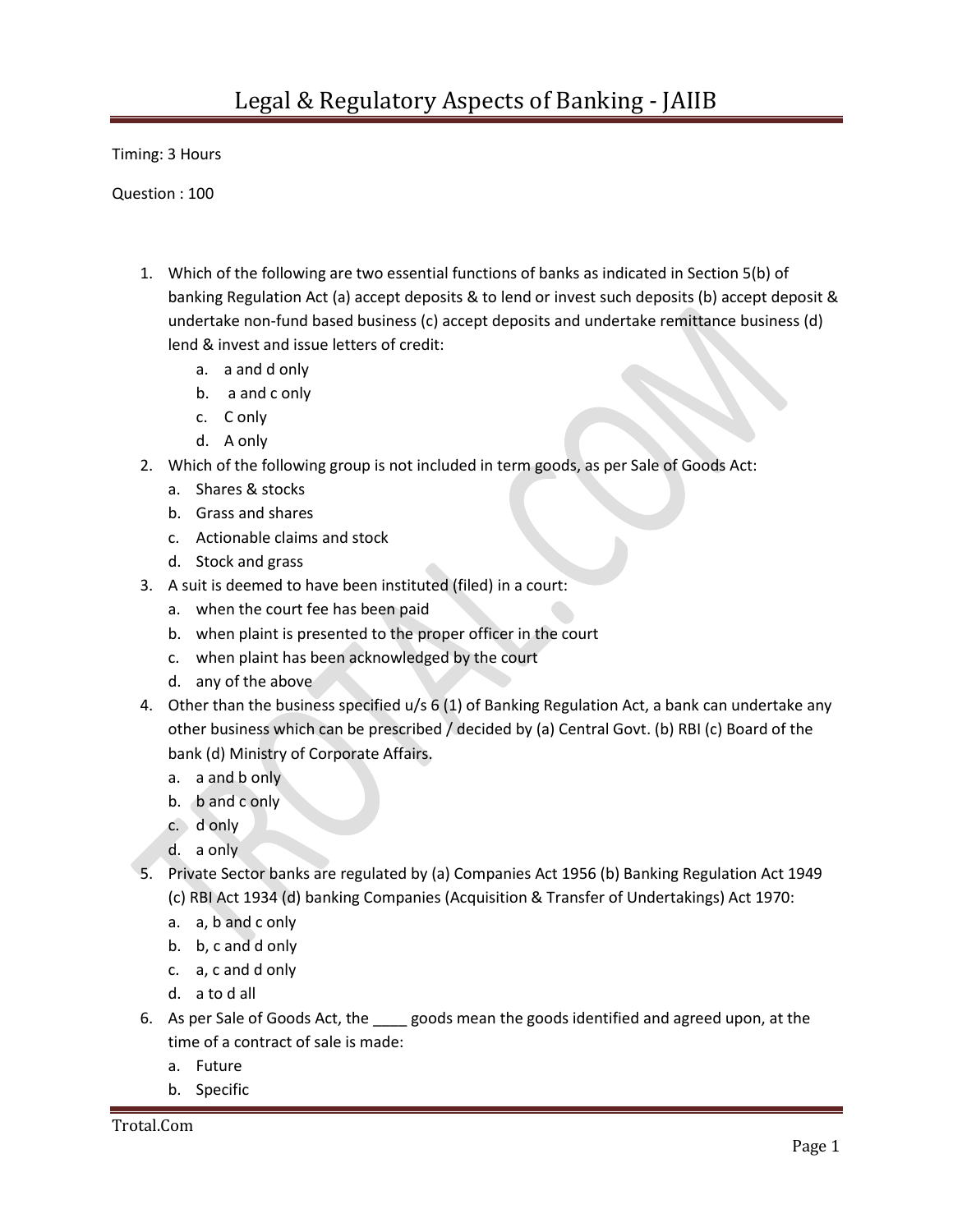- c. Movable
- d. Immovable
- 7. Time required for obtaining a copy of the order or award shall be excluded while computing the limitation period for:
	- a. Filing review application
	- b. Filing revision
	- c. Filing an application to set aside the award
	- d. All the above
- 8. Which of the following are regulated by Banking Regulation Act 1949 (a) Public Sector Banks (b) State Bank Group banks (c) RRBs (d) Coop Land Mortgage Banks
	- a. a to d all
	- b. a to c only
	- c. a, b and d only
	- d. a, c and d only
- 9. In the context of Cooperative Banks, which of the following statements are correct (a) coop bank operating in one State obtains registration under State Coop Societies Act (b) for Coop banks operating in more than one State, Central Govt. appoints Registrar (c) Coop banks are under purview of B R Act u/s 56 (d) Where Coop bank is registered under DICGC Act, RBI can order its winding up.
	- a. a to d all
	- b. a to c only
	- c. a, c and d only
	- d. b and d only
- 10. Which of the following statement is a not correct:
	- a. Coop Bank operating in more than one state is registered under Multi-State Coop Societies Act
	- b. Govt. can exempt a bank from provisions of Banking Regulation Act, on its own
	- c. The company matters relating to a banking company are regulated by an authority under the Companies Act
	- d. Banks undertake trading in shares subject to regulation by SEBI.
- 11. For foreclosure of a mortgage, the limitation period is 12 years from:
	- a. Date of loan document
	- b. Date of mortgage
	- c. Date when the money secured by the mortgage becomes due
	- d. Any of the above dates, whichever is earlier
- 12. While issuing a banking license for a foreign banks RBI, in addition to usual consideration takes into account (a) whether the business will be carried by the company in public interest (b) whether the law of the country where the bank originated discriminates against Indian banks (c) whether the company complies with provisions of B R Act, as applicable to foreign companies:
	- a. a to c all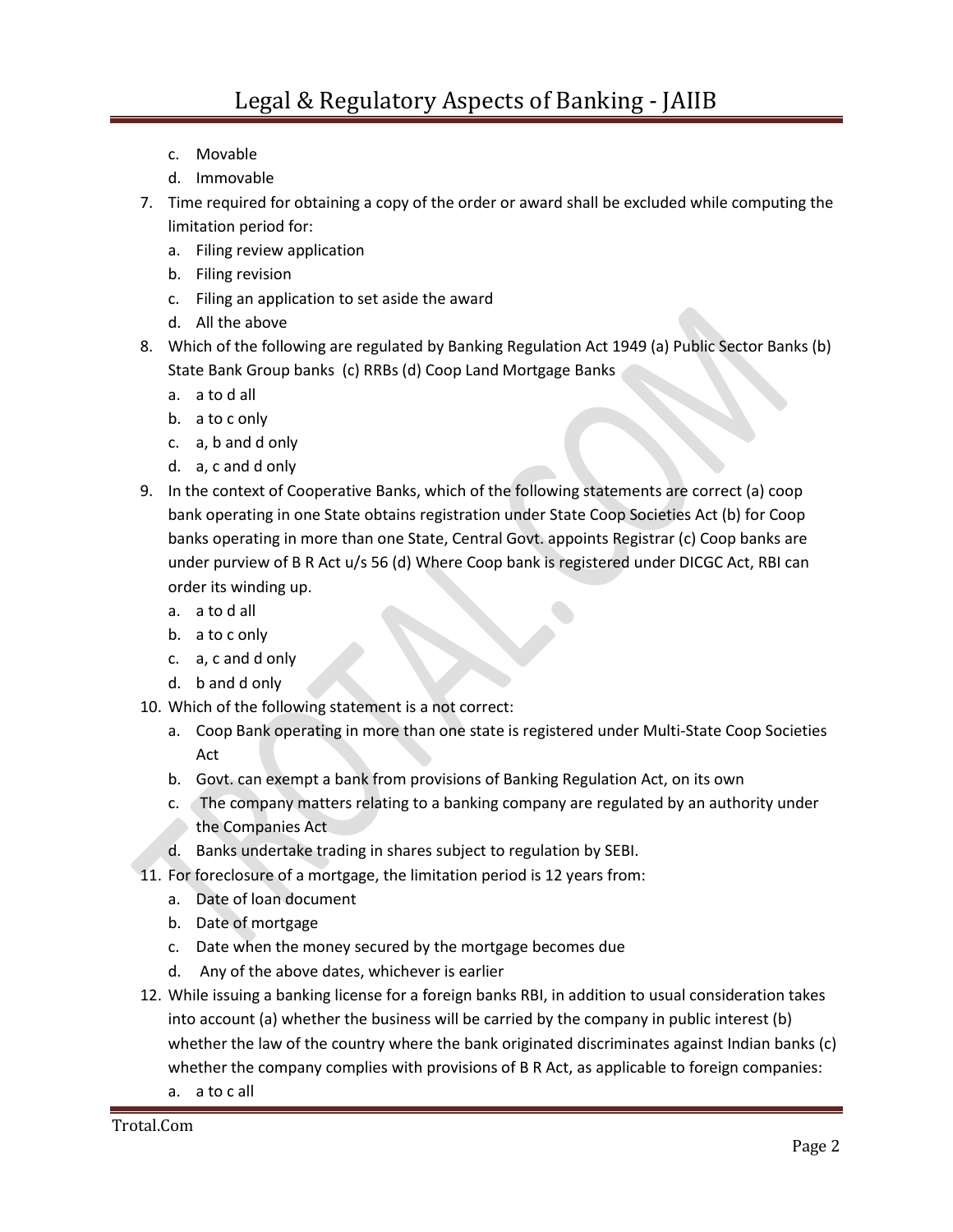- b. a and b only
- c. b and c only
- d. a and c only
- 13. As per Sale of Goods Act, the \_\_\_\_\_ goods which are to be manufactured by the seller after making contract of sale:
	- a. Future
	- b. Specific
	- c. Movable
	- d. Immovable
- 14. Which of the following statements are not correct in connection with shareholding in an Indian bank under provision of B R Act:
	- a. There is no ceiling on a person's holding of shares
	- b. No shareholder can exercise voting rights in excess of 10% of total voting rights
	- c. The provision of 10% ceiling restricts the transfer and registration of such transfer
	- d. The provisions of Companies Act also govern transfer of shares of banking companies
- 15. Before declaring a dividend a banking company has to reduce from its profits (a) preliminary or share selling expenses (b) organization expenses (c) brokerage and loss incurred (d) bad debts for which adequate provision has been made:
	- a. Only a to c
	- b. Only b to d
	- c. Only a and d
	- d. Only b and c
- 16. In case if non-resident persons, which of the following income is taxable:
	- a. Earned in India only
	- b. Earned while outside India only
	- c. Earned outside India, when in India only
	- d. All the above
- 17. RBI can appoint Chairman of a bank (a) if the office is lying vacant and not filled immediately (b) if in the opinion of RBI such vacant position is to be against interest of the banking company (c) such appointment shall be maximum for a period of 5 years (d) there is provision for reappointment after the initial period.
	- a. A to d all correct
	- b. A, b and d are correct
	- c. A, b and c are correct
	- d. B, c and d are correct
- 18. In the context of capital of a bank (a) the authorized capital means the maximum limit of share capital which the bank is authorized to have under its memorandum (b) the amount of share capital which is subscribed and received is called paid up capital (c) the amount of share capital which is issued and paid up is called subscribed capital:
	- a. A to c all correct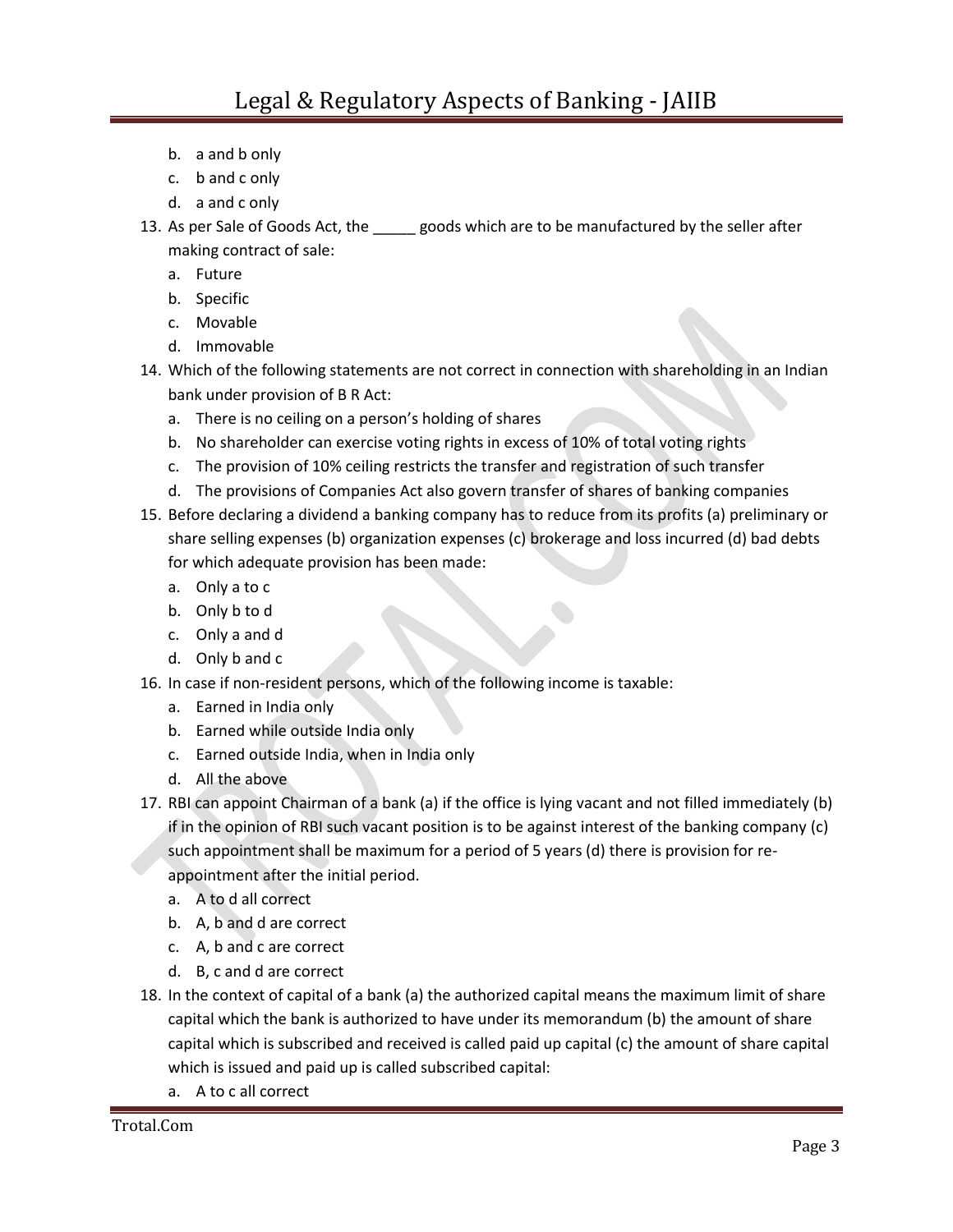- b. A and b only are correct
- c. A and c only are correct
- d. B and c only are correct
- 19. Under Sale of Goods Act, if the sale is by sample, which of the following implied condition is not correct:
	- a. Bulk shall correspond with the sample in the quality
	- b. Buyer shall have an opportunity to compare the bilk with the sample
	- c. Goods shall be free from any defect, rendering them un-merchantable, which would not be apparent on reasonable examination of the sample
	- d. None of the above
- 20. Banks are required to deposit the amount of TDS, in the govt. account:
	- a. Within one month from date of deduction
	- b. Within 7 days from date of deduction
	- c. Within 7 days from close of the month, during which deduction is made
	- d. Within one month from close of the month, during which deduction is made.
- 21. RBI cannot give directions to banks for loans and advances in respect of which of the following:
	- a. Purpose of which the loan can be allowed
	- b. Margin to be maintained for secured advances
	- c. Maximum amount of loan that may be sanctioned to one company, firm or association pf persons or individual
	- d. None of the above
- 22. As per Sale of Goods Act, the **contact of the seller is terminated when the buyer gets possession** of the goods:
	- a. Warranty
	- b. Condition
	- c. Lien
	- d. Agreement
- 23. Banks are required to transfer a part of their profits to a Reserve Fund (a) u/s 17-1 of B R Act (b) the amount to be transfer is 20% of such profits (c) profits for this purpose are after payment of dividend (d) Central Govt. can exempt a bank from such transfer on RBI recommendations. Which of these is correct:
	- a. A to d all
	- b. A, b and c only
	- c. A, b and d only
	- d. B, c and d only
- 24. Which of the following information regarding return of service tax is correct:
	- a. Return is to be submitted on half yearly basis on Form ST-3
	- b. Return is to be submitted on quarterly basis on Form ST-5
	- c. Return is to be submitted on half yearly for Mar and Dec
	- d. All the above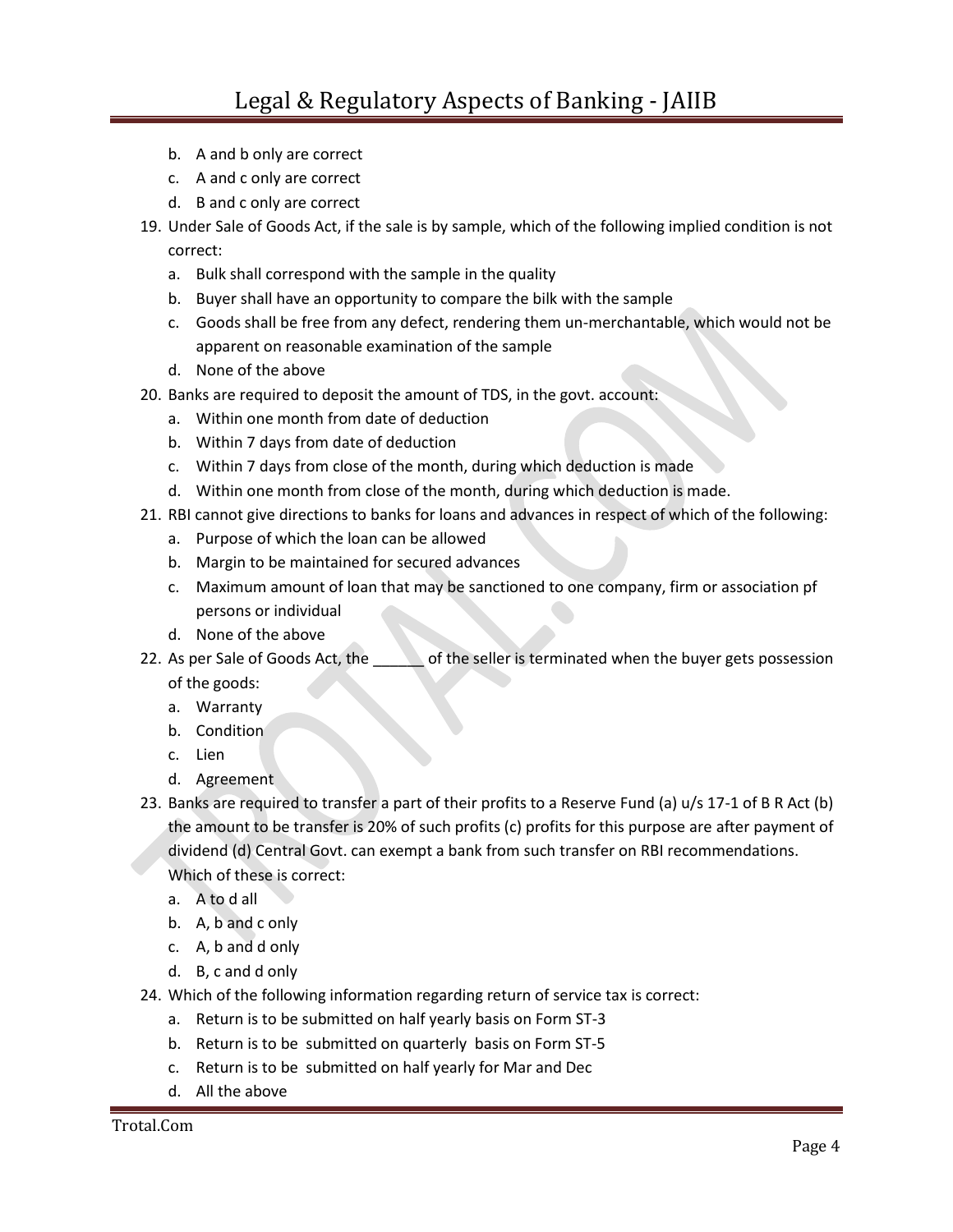- 25. If a security is in possession of a bank, it can be sold by the bank:
	- a. By filing suit under SARFAESI Act
	- b. By giving 60 days notice under provisions of SARFAESI Act
	- c. By giving reasonable time notice under provisions of Indian Contract Act
	- d. Either under reasonable of SARFAESI Act or Indian Contract Act, at the discretion of the bank
- 26. Central Govt. can make rules for preservation of records / books u/s \_\_\_\_\_\_ of B R Act, RBI can make rules u/s \_\_\_\_\_\_ of B R Act and banks can return the paid instruments to customers u/s  $\overline{\phantom{a} \phantom{a}}$  of B R Act.
	- a. 45Z, 35, 45Y
	- b. 45Y, 35A, 45Z
	- c. 21A, 35A, 51Z
	- d. 21A, 35A, 45Z
- 27. A banking company can amalgamate with another banking company of its own, called amalgamation. Central Govt. can also order amalgamation of two banking companies u/s 396 of
	- , in consultation with  $\qquad \qquad$ .
	- a. Voluntary, RBI Act, SEBI
	- b. Voluntary, Companies Act, RBI
	- c. Voluntary, RBI Act, RBI
	- d. Voluntary, Companies Act, SEBI
- 28. Which of the following provisions of SARFAESI Act were amended in the year 2004 after Chemicals vs Union of India and others, judgement of Supreme Court:
	- a. Sec 17(2), relating to issue of possession notice of 60 days
	- b. Sec 13(2), relating to issue of possession notice of 60 days
	- c. Sec 17(2), relating to deposit of 75% amount by borrower before approaching DRT
	- d. Sec 13(2), relating to deposit of 75% amount by borrower before approaching DRT
- 29. Under provision of SBI Act 1955, SBI is managed by (a) Board consisting of Chairman, Vice Chairman, maximum two Mg. Directors etc (b) Chairman and Mg. Director are appointed for a period not exceeding 5 years (c) Local Boards are set up where the bank has Local HO (d) Local Boards consists are set up where the bank has Local ho (d) Local Boards consists of Chairman and other elected and nominated members:
	- a. A to d are correct
	- b. A to c only are correct
	- c. B, c and d are correct
	- d. A, c and d are correct
- 30. A Lok Adalt has jurisdiction:
	- a. To decide a case as per its own judgement
	- b. To determine and arrive at a compromise or settlement
	- c. To decide a case as per its own judgement based on evidence produced before it
	- d. Any of the above
- 31. Which of the following does not match: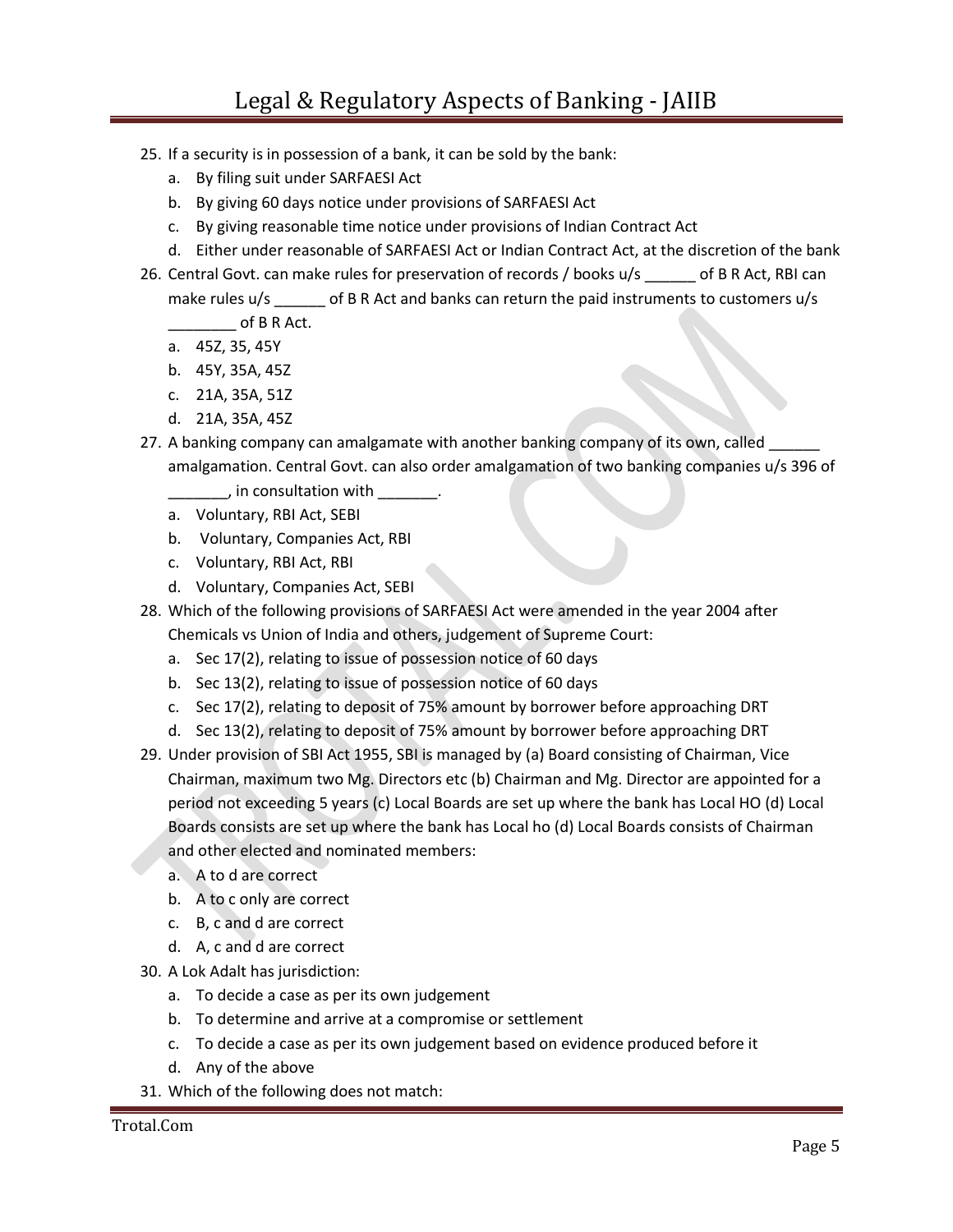- a. A corresponding new bank established under Banking Companies (Acquisition and Transfer of Undertakings) Act 1970- State Bank
- b. A principal coop bank in a distt.- Central Coop Bank
- c. A coop society, the primary objective of which is to finance its members coop credit society
- d. Bank which promotes an RRB- sponsor bank
- 32. Under provisions of SARFAESI Act, the security receipt evidences:
	- a. Undivided right or interest of the purchaser, in the security
	- b. Independent right or interest of the purchaser, in the security
	- c. Exclusive right or interest of the purchaser, in the security
	- d. Exclusive right or interest of the seller, in the security
- 33. A bank has made payment across the counter, of a cheque issued as a crossed cheque and the holder claims damages from the bank. Under such circumstances, the bank is liable:
	- a. To the drawer of the cheque
	- b. To the true owner of the cheque i.e. holder
	- c. To the drawer and also the payee
	- d. All the above
- 34. A bank makes payment of two cheques on which, later it is found that the signatures of the drawer are forged. The first account is that of a company and the  $2<sup>nd</sup>$  account is a joint account in which signatures of one of the account holders are real.
	- a. Bank is liable for the first cheque and for the half amount in the  $2^{nd}$  case
	- b. Bank is liable for both the cheques
	- c. Bank is liable for the first cheque and not liable for the  $2^{nd}$  cheque
	- d. Bank is not liable for any of the cheque, if payment is in due courses
- 35. Under FEMA, the term authorized person means:
	- a. Authorized dealers, money changers, all banks
	- b. Authorized dealers and all banks
	- c. Authorized dealers and money changers
	- d. All the above
- 36. Banks can issue notice for enforcement of security interest under SARFAESI Act when:
	- a. There is default by borrower and security is in possession of the bank
	- b. The account is NPA and security is in possession of the bank
	- c. The account is suit filed and security is in possession of the bank
	- d. The account is suit filed and security is in possession of the borrower
- 37. X appointed Y as his agent to operate his account and route business transactions through Y's personal account also. Y misappropriated the proceeds of a cheque in the name of X but deposited by Y in his personal of a cheque in the name of X but deposited by Y in his personal account. X sends notice to the bank for negligence and conversion
	- a. Bank is liable for the conversion as Y has done something that bank should not have apparently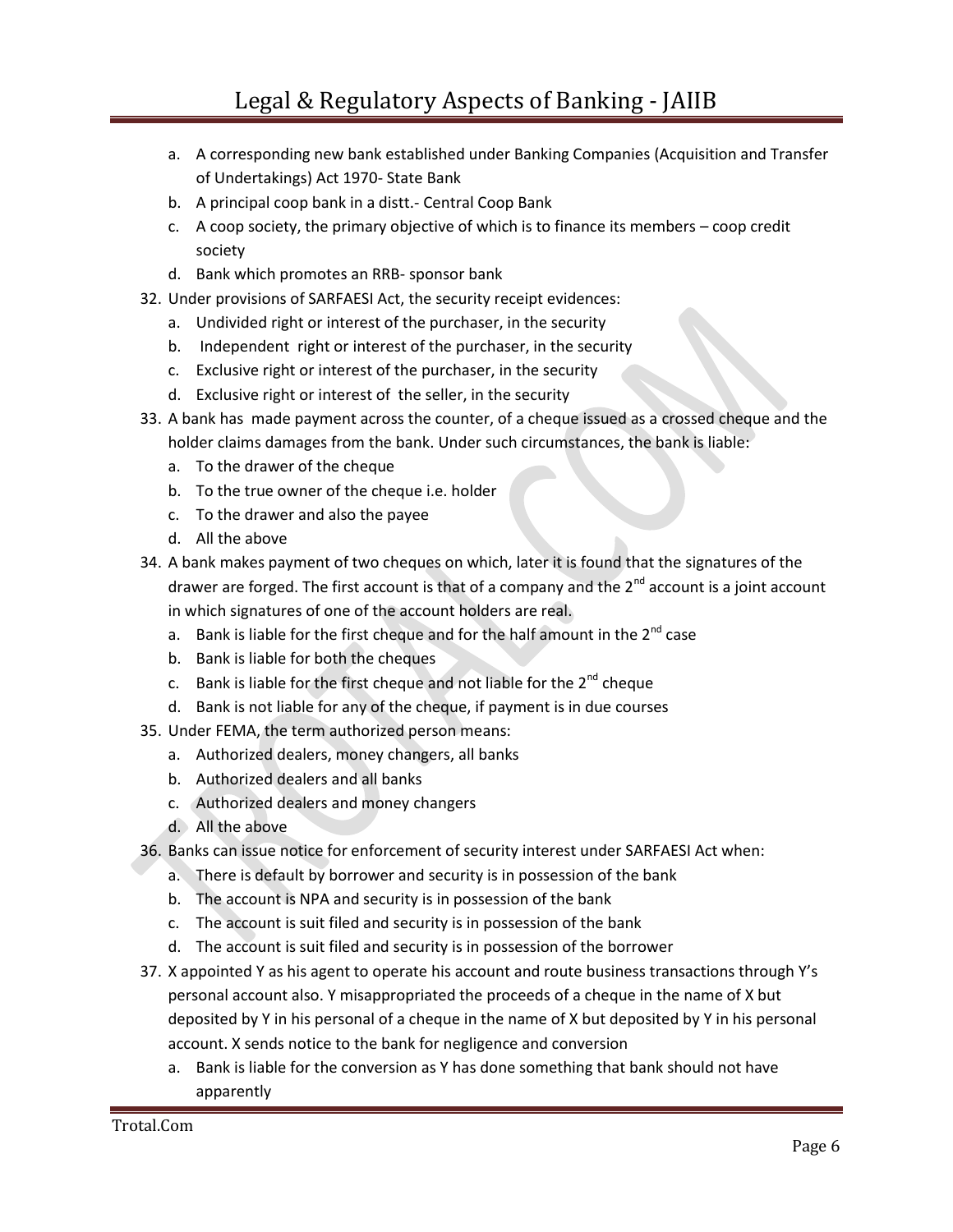- b. Bank is liable since it is a case of conversion
- c. Bank is not liable because, X had given specific authority to Y to use his personal account also.
- d. Bank is not liable because for agent's action, the principal is liable.
- 38. Which of the following is not correct with regard to a deferred payment guarantee:
	- a. Guarantee is issued normally for purchase of capital assets on long term credit from the supplier
	- b. Guarantee is issued in lieu of term loan and appraisal is also done like a term loan
	- c. Difference between TL and such guarantee is of outlay of funds
	- d. bank records such guarantees in the balance sheet under the TL in Schedule 9 of bank balance sheet
- 39. Bank X gives a bank guarantee on behalf of one of its customers against some payment to be deposited by the customer in a pending court case. Such guarantee can be classified as (a) financial guarantee (b) performance guarantee (c) deferred payment guarantee (d) statutory guarantee.
	- a. A or d
	- b. Only a
	- c. Only d
	- d. B or c
- 40. As per FEMA 1999, the term foreign exchange does not include which of the following:
	- a. Amount payable in foreign currency
	- b. DD drawn in Indian currency but payable in foreign currency
	- c. DD drawn abroad but payable in Indian currency
	- d. None of the above
- 41. For a securitization company, which of the following condition is applicable for their capital and capital adequacy ratio:
	- a. Minimum capital Rs.200 cr and capital adequacy ratio of 15% of the financial assets acquired by the company
	- b. Minimum capital Rs.100 cr and capital adequacy ratio of 15% of the financial assets acquired by the company
	- c. Minimum capital Rs.100 cr and capital adequacy ratio of 10% of the financial assets acquired by the company
	- d. Minimum capital Rs.200 cr and capital adequacy ratio of 10% of the financial assets acquired by the company
- 42. To enable the beneficiary to rely on the authenticity and genuineness of the LC, the letter of credit is received by the beneficiary:
	- a. Through advising bank
	- b. Directly from the issuing bank
	- c. From negotiating bank, which is to make payment also
	- d. Through confirming bank to make sure that payment would be definitely received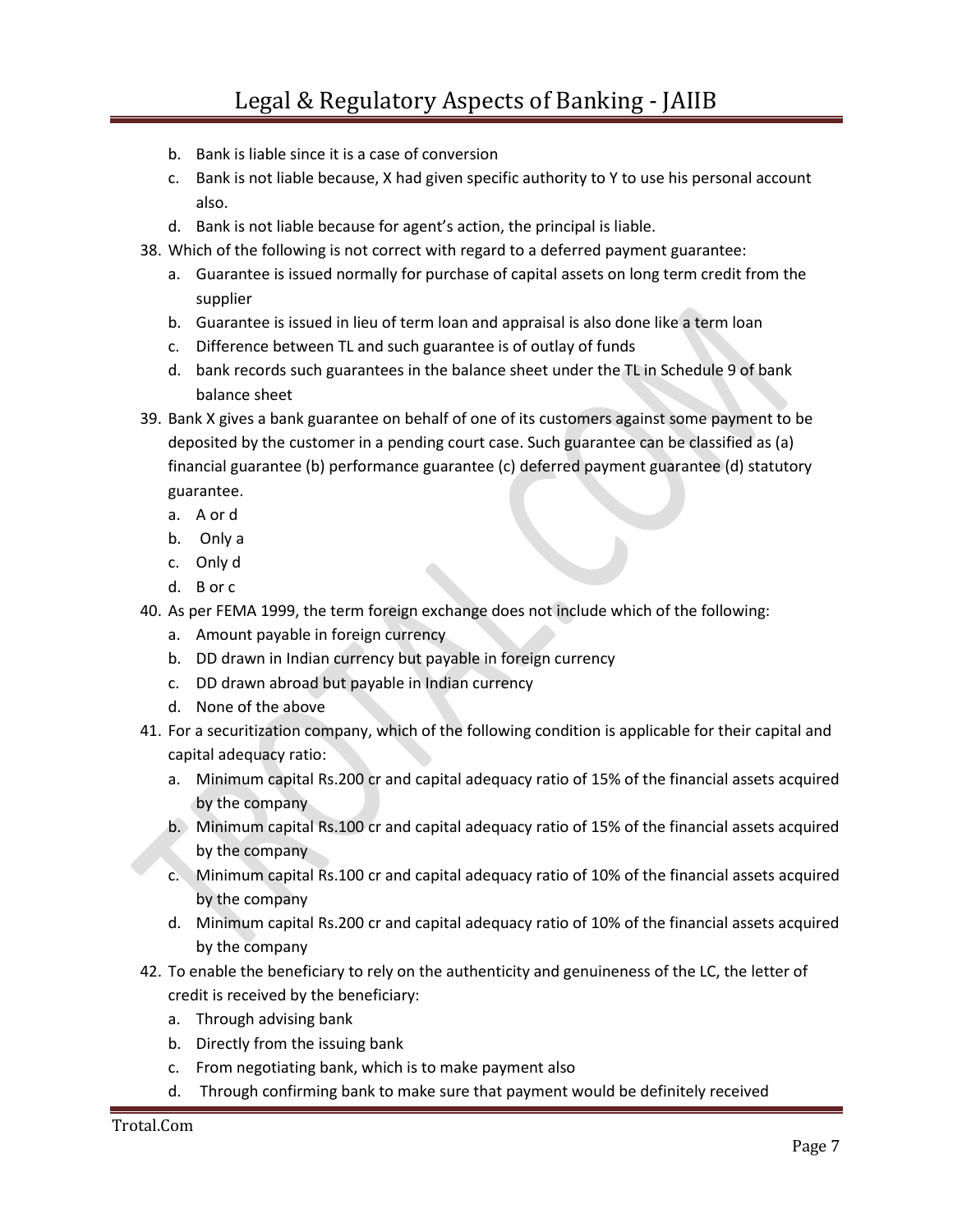- 43. In a LC the documents are to be negotiated in the beginning of September which means that documents can be presented for negotiation during:
	- a. First week
	- b. First two days
	- c.  $1^{\text{st}}$  to  $10^{\text{th}}$  of the month
	- d.  $1^{\text{st}}$  to  $15^{\text{th}}$  of the month
- 44. If there is a contravention of provisions of FEMA 1999 by a person and the amount is not quantifiable, penalty can be levied:
	- a. Up to Rs.2 lac
	- b. Up to amount involved in such contravention
	- c. Up to two times of amount involved in such contravention
	- d. Up to thrice the amount involved in such contravention
- 45. A security interest created under SARFAESI Act requiring registration with Central Registry with a period of:
	- a. 15 days
	- b. 30 days
	- c. 45 days
	- d. 60 days
- 46. If a bill of exchange is dishonoured (a) the drawer is liable to the holder (b) drawer's liability is secondary if it is accepted (c) drawer's liability is primary when it has not been accepted (d) drawee is liable whether he accepts the bill or not in all circumstances. Which of these is correct:
	- a. A , b and c only
	- b. A, b and d only
	- c. B, c and d only
	- d. A to d all
- 47. Which of the following types of charges on the following securities does match:
	- a. Book debts- assignment
	- b. Bank deposits- assignment
	- c. Immovable property- mortgage
	- d. National saving certificates pledge
- 48. (a) an equity shares is a share which is not a preference share (b) a preference share is one which gets regular dividend irrespective of profit position and preference in case of liquidation (c) debenture is document by which a company acknowledges its indebtedness (d) trust receipt is a document is an undertaking by the borrower when the goods are released by the bank toi the borrower without payment being made by the borrower:
	- a. A to d are correct
	- b. A, b and c are correct
	- c. A, c and d are correct
	- d. B, c and d are correct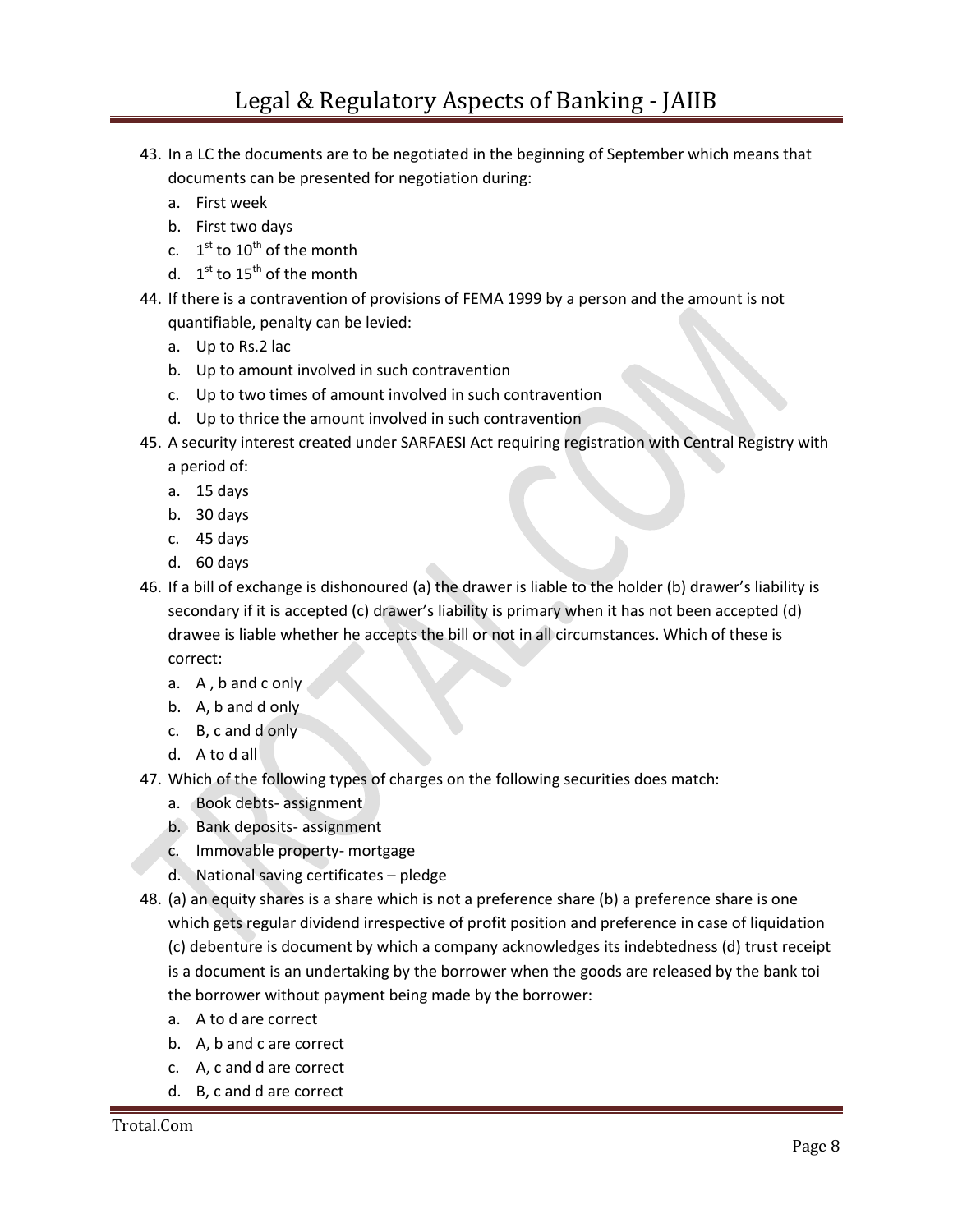- 49. Which of the following statements is correct:
	- a. Certificate of incorporation is required by a public company only and not by a private company
	- b. Certificate of commencement of business is conclusive proof of existence of a company
	- c. Certificate of incorporation is conclusive proof of existence of a company
	- d. Certificate of commencement of business is required by a private company only
- 50. The mortgage in which the mortgager transfers the possession to the mortgage is called \_\_\_\_\_ mortgage. In such mortgage, (there is) / (there is no), personal liability of the mortgager.
	- a. English , there is
	- b. Mortgage by conditional sale, there is no
	- c. Simple mortgage, there is no
	- d. Usufructuary mortgage, there is no
- 51. A mortgage when created through an instrument in writing (called mortgage deed) is required to be registered with \_\_\_\_\_ within \_\_\_\_\_ months, if the value of mortgage money is Rs. \_\_\_\_\_\_.
	- a. Registrar of Firms, 4 months, 100 or more
	- b. Registrar of Assurances, 4 months, 100 or more
	- c. Registrar of Companies,34 months, 100 or more
	- d. Registrar of Assurances, 3 months, more than Rs.100
- 52. Which of the features of limited liability partnership is not correct as per LLP Act 2008:
	- a. LLP is a separate legal entity
	- b. LLP is separate from its partners
	- c. LLP has perpetual succession. Death of partner does not affect the LLP
	- d. None of the above
- 53. XYZ created equitable mortgage in favour of Bank A on Jan14, 2007 (not registered), a simple mortgage with Bank B on Jan 28, 2007 (and registered on mar 12,2007) and a simple mortgage with Bank C on Feb 10,2007 (and registered on Feb28,2007). The priority of mortgage in this case would be in the following order:
	- a. Bank C, Bank B and Bank A
	- b. Bank B, Bank C and Bank A
	- c. Bank B, Bank A and Bank C
	- d. Bank A, Bank B and Bank C
- 54. Under RTI Act 2005, the information can be taken in the form of:
	- a. Diskettes or floppies
	- b. Tapes or video cassettes
	- c. Printouts or in any other electronic form
	- d. All the above
- 55. In case of hypothecation, which of the following is not a correct statement:
	- a. It is defined as per SARFAESI Act
	- b. The ownership remains with the borrower
	- c. The possession remains with the creditor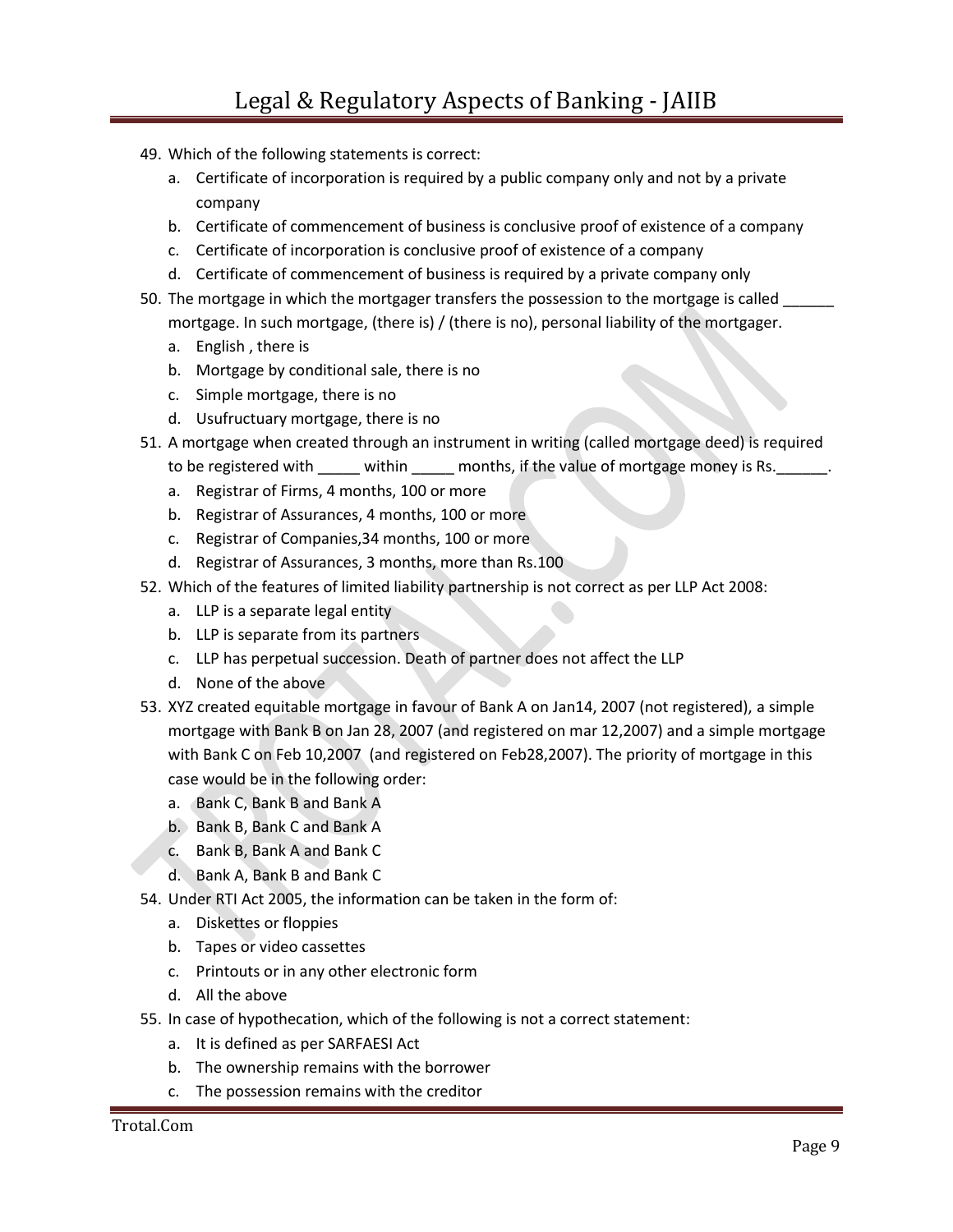- d. The creditor has the right to demand possession
- 56. Where forged notes or counterfeit currency has been used as genuine, record of such transactions is required to be maintained if the amount of such transaction is:
	- a. Rs.50000 or above
	- b. Rs.1 lac or above
	- c. Rs.10 lac or above
	- d. All transactions irrespective of amount
- 57. Which among the following can not be deemed to be a contingent credit facility:
	- a. Letter of credit
	- b. Bank guarantee
	- c. Co- acceptance
	- d. Overdraft which is not availed
- 58. In the context of partnership firms, which of the following is not true:
	- a. Partnership are registered with Registrar of Firms and not the partnership deeds
	- b. Registration of Partnership firms is not compulsory. It is optional.
	- c. Registered firms have certain advantage over the unregistered firm
	- d. Non- registration of the form adversely affect the capacity of the partners to carry on the business
- 59. If a person seeks information from a public authority:
	- a. He has to give reasons for seeking the information
	- b. He has not to give reasons for seeking the information
	- c. If reason are given, it can help in quick disposal of the request for information
	- d. Information can not be provided by the public authority without knowing the reasons for seeking information
- 60. Under prevention of Money laundering Act 2002, which of the following can prescribe the nature of records to be maintained by a bank:
	- a. RBI and state Govt.
	- b. Central Govt. and state Govt.
	- c. SEBI and RBI
	- d. SEBI and State Govt.
- 61. If a company does not want to include in its name, the words 'limited' it can do so u/s 25 of Companies Act 1956, after obtaining license from:
	- a. SEBI
	- b. Company Law Board
	- c. Registrar of Company
	- d. Regional Director
- 62. A charge which is created by a company on its present or future assets ans is not attached to a particular assets is called:
	- a. Exclusive charge
	- b. Pari-passu charge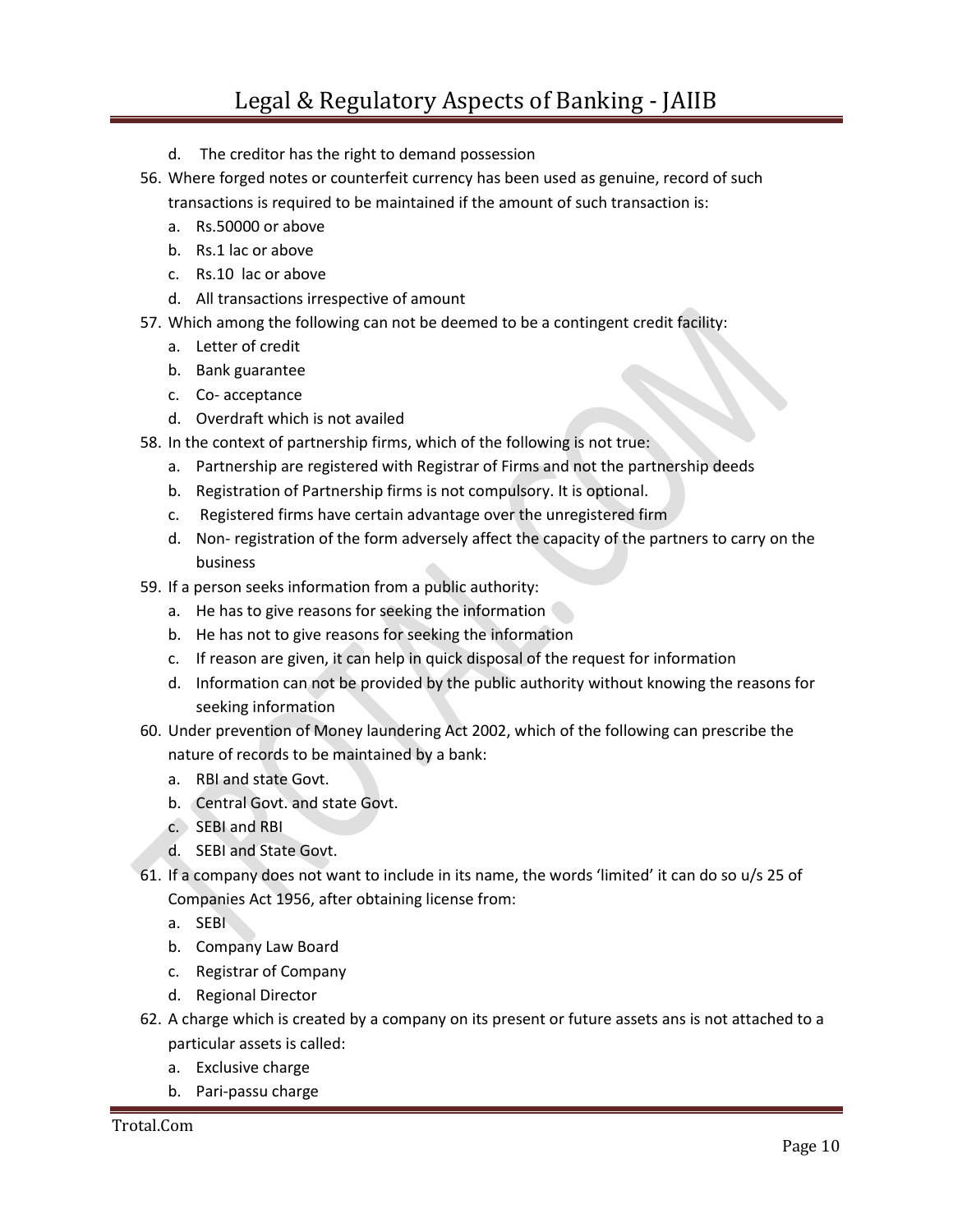- c. Floating charge
- d. Fixed charge
- 63. SARFAESI Act has been declared valid by Supreme Court but it struck down Section of the Act, in the case of \_\_\_\_\_\_ vs\_\_\_\_\_\_, which provided for deposit of 75% of the amount due to the bank before approaching DRT:
	- a. 13, Mardia Chemicals vs ICICI bank Ltd
	- b. 17(2), Mardia Chemicals vs Union of India & others
	- c. 13, Mardia Chemicals vs Union of India & others
	- d. 17, Mardia Chemicals vs Union Bank of India
- 64. To bring them in true with the information technology Act 1999, which of the following Act has not been amended IT Act 1999:
	- a. Indian Penal Code 1860
	- b. Indian Evidence Act and Bankers's Book Evidence Act
	- c. RBI Actg 1934
	- d. Companies Act 1956
- 65. Where a person wants to file a case under SARFAESI Act, it will approach \_\_\_\_\_\_\_ and for appeal, it will go to\_\_\_\_\_\_\_.
	- a. Distt Court, High Court
	- b. High Court, Supreme Court
	- c. Debt Recovery Tribunal Debt Recovery Appellate Tribunal
	- d. Debt Recovery Tribunal , High Court
- 66. The term 'security interest' does not include the following, as far as SARFAESI Act is concerned:
	- a. Mortgage
	- b. Hypothecation
	- c. Pledge & Lien
	- d. Assignment
- 67. In the process of securitization of NPA accounts, the qualifies institutional buyers are eligible to purchase security receipts issued by the secuiritisation company. QIB does not include:
- a. Financial institution or insurance company
- b. Banks, mutual funds
- c. State financial corporations / state industrial development corporations
- d. Joint stock companies
- 68. Which of the following has the authority under SARFAESI Act to prescribe income recognition, accounting standards, provisioning norms for Securitisation or Reconstruction Companies:
	- a. RBI
	- b. RoC
	- c. SEBI
	- d. Company Law Board
- 69. What is the function of the public key out of the pair of keys used in an electronic signature:
	- a. To create an electronic signature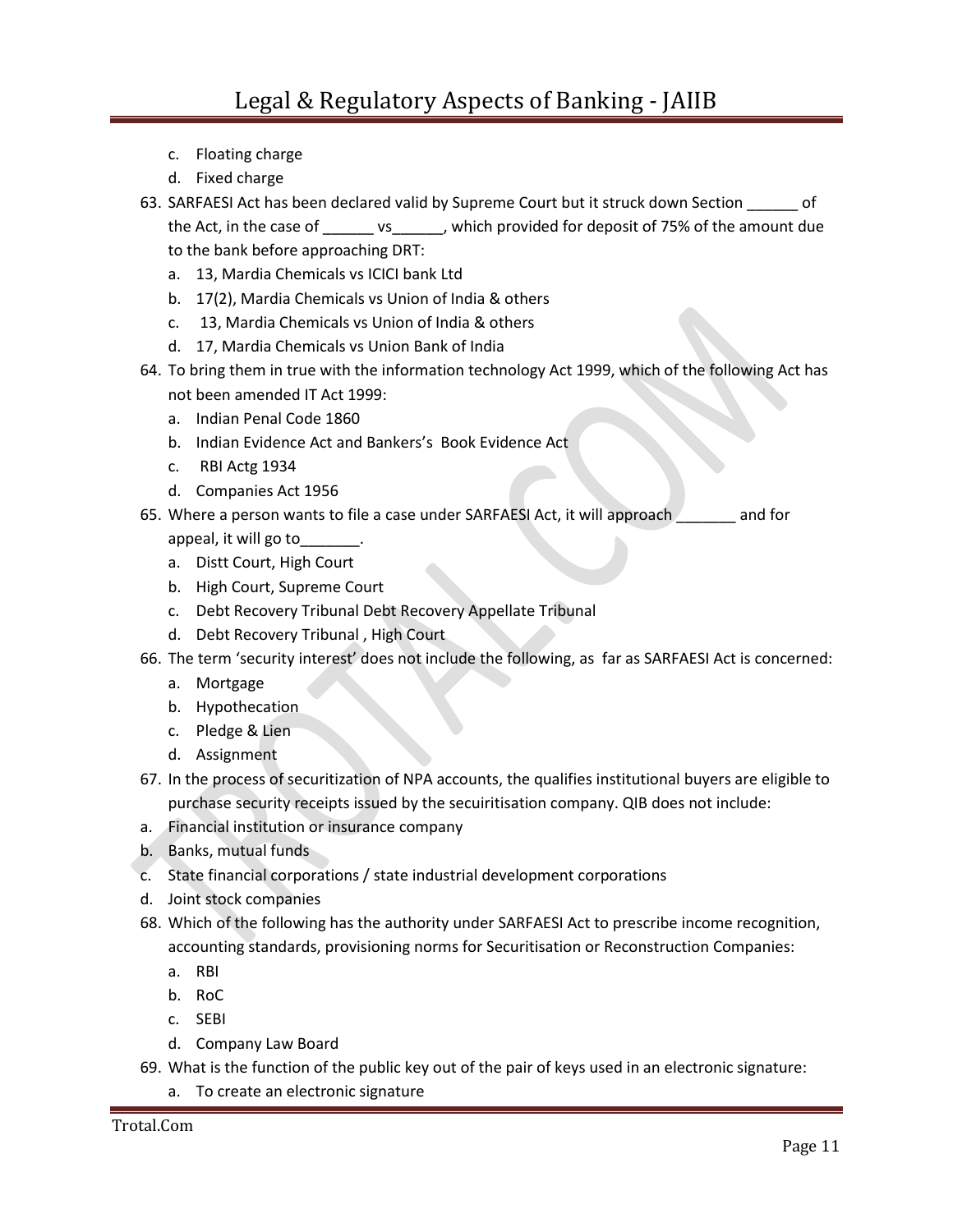- b. To verify an electronic signature
- c. To create and verify an electronic signature
- d. All the above
- 70. When sake of security is made by the creditor under SARFAESI Act, the sale proceeds are to be utilized (a) first towards costs incidental to preservation and protection of security (b) dues of the secured creditor (c) surplus to person entitled there to in accordance with the rights and interests.
	- a. A to c all correct
	- b. Only a and b correct
	- c. Only b and c correct
	- d. Only a and c correct
- 71. In a securitization transaction the following documents are required (a) offer document (b) debenture (c) agreement (d) security receipt (e) discharge certificate by the NPA selling bank:
	- a. Only a to d
	- b. Only b to d
	- c. Only c to e
	- d. A to e all
- 72. After receipt of notice of possession from the bank, if the borrower transfers, other than in normal course of business, any of his assets without consent of the bank, what is the punishment under SARFAESI Act:
	- a. There is punishment in the form of fine only
	- b. There is punishment in the form of imprisonment up to 2 years
	- c. The punishment can be in the form of the fine and imprisonment up to 1 year or both
	- d. There is no provision of any punishment
- 73. When a request for information is rejected by Public Information Officer under right to Information Act, he is not required to communicate to the requester:
	- a. The reasons for rejection
	- b. The period within which an appeal can be preferred
	- c. The particulars of appellate authority
	- d. An apology for not providing information
- 74. As per Rules under Prevention of Money laundering Act 2002, the banks are not requires to obtain which the following documents while opening account of a company:
	- a. Certificate of Incorporation
	- b. Memorandum of Association and Articles of Association
	- c. Board resolution and official valid document in respect of the person operating the account
	- d. None of the above
- 75. The provision of SARFAESI Act are applicable in which of the following transactions:
	- a. A lien or pledge on any goods as per Indian Contract Act
	- b. Security interest created on agricultural land
	- c. Loan amount is above Rs.1 lac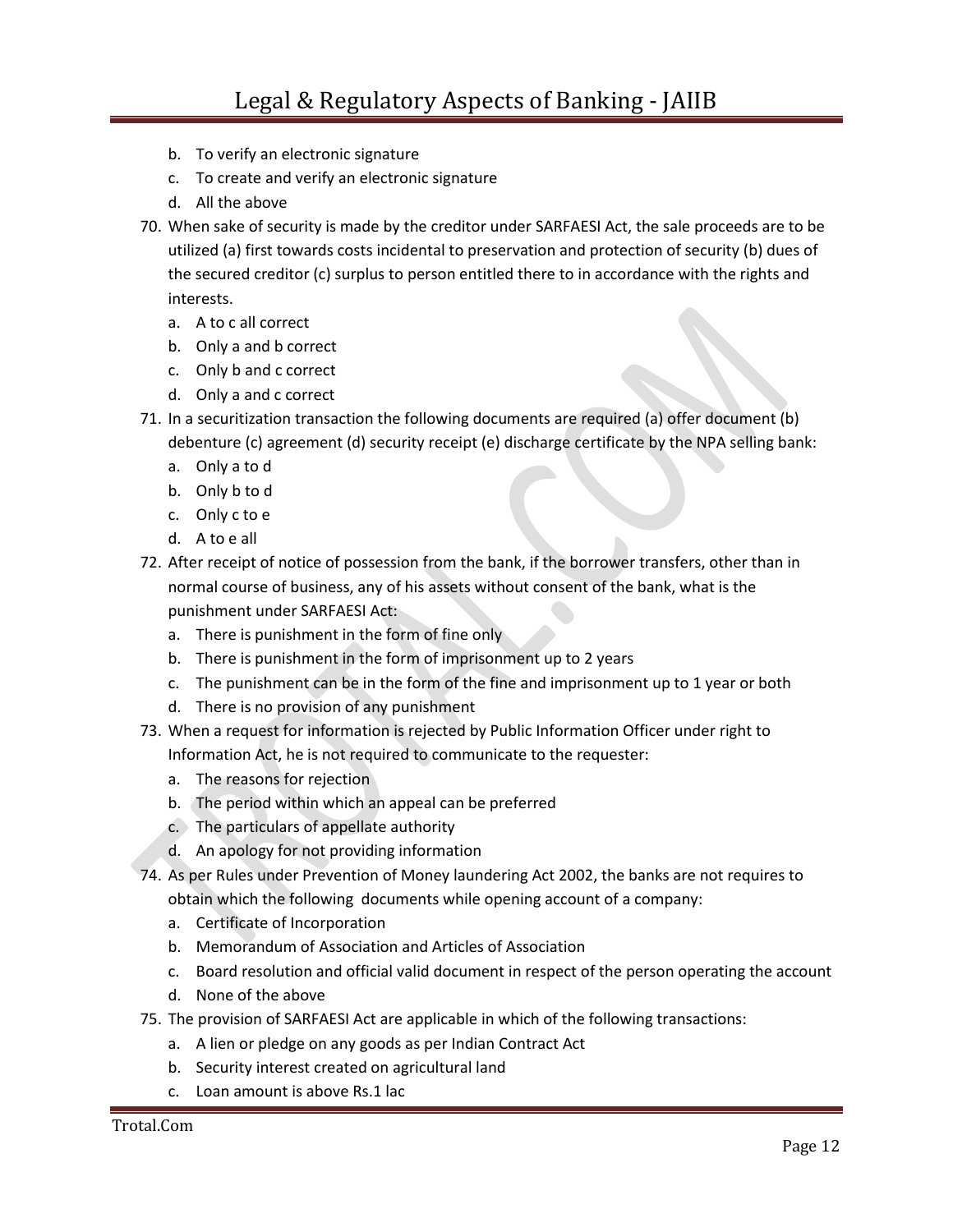## Legal & Regulatory Aspects of Banking - JAIIB

- d. Balance amount is less than 20% of the principal amount and interest
- 76. Under provisions of Right to information Act, where the information is supplied by a  $3<sup>rd</sup>$  party and is treated as confidential by that  $3^{rd}$  party and this information is sought by any person, the Public Information Officer shall give a notice within from date of receipt of such request, to such  $3<sup>rd</sup>$  party about his intention to disclose the information:
	- a. 5 days
	- b. One week
	- c. 10 days
	- d. No such notice is required
- 77. A complaint that is made to Ombudsman should not relate to an issue (a) already settled by Ombudsman (b) pending with a court (c) already decided by a court (d) where limitation period has expired. Which of the following options is correct:
- a. A, b and c only
- b. B, c and d only
- c. A, c and d only
- d. A, b , c, d all
- 78. The presiding officer of DRT is called \_\_\_\_\_\_, who is appointed by \_\_\_\_\_\_ for \_\_\_\_\_\_ or until he achieves age of \_\_\_\_\_\_\_.
	- a. President, Central Govt., 5 year, 62 years
	- b. President, High Court., 5 year, 62 years
	- c. President, Central Govt., 3 year, 62 years
	- d. Chairperson, Central Govt., 5 years, 62 years
- 79. When suit is filed by the bank with DRT, DRT summons the defendant requiring him to show cause within \_\_\_\_\_\_ days from \_\_\_\_\_ as to why the relief prayed by the bank, should not be granted:
	- a. 30 days, date of summons
	- b. 45 days, receipt of summons
	- c. 30 days, service of summons
	- d. 45 days, date of summons

80. In which of the following mortgages, the property is transferred by the mortgage absolutely

with a condition for retransfer by the mortgagee:

- a. Simple mortgage
- b. English mortgage
- c. Equitable mortgage
- d. usufructuary mortgage
- 81. where the borrower wants to file an appeal against order of DRT (which is not correct):
	- a. it can do so within 45 days of receipt of order by him
	- b. it can do so by depositing 75% of amount of order
	- c. it can do so by filing an appeal with High Court or DRAT
	- d. it can do so without depositing any amount when permitted by DRAT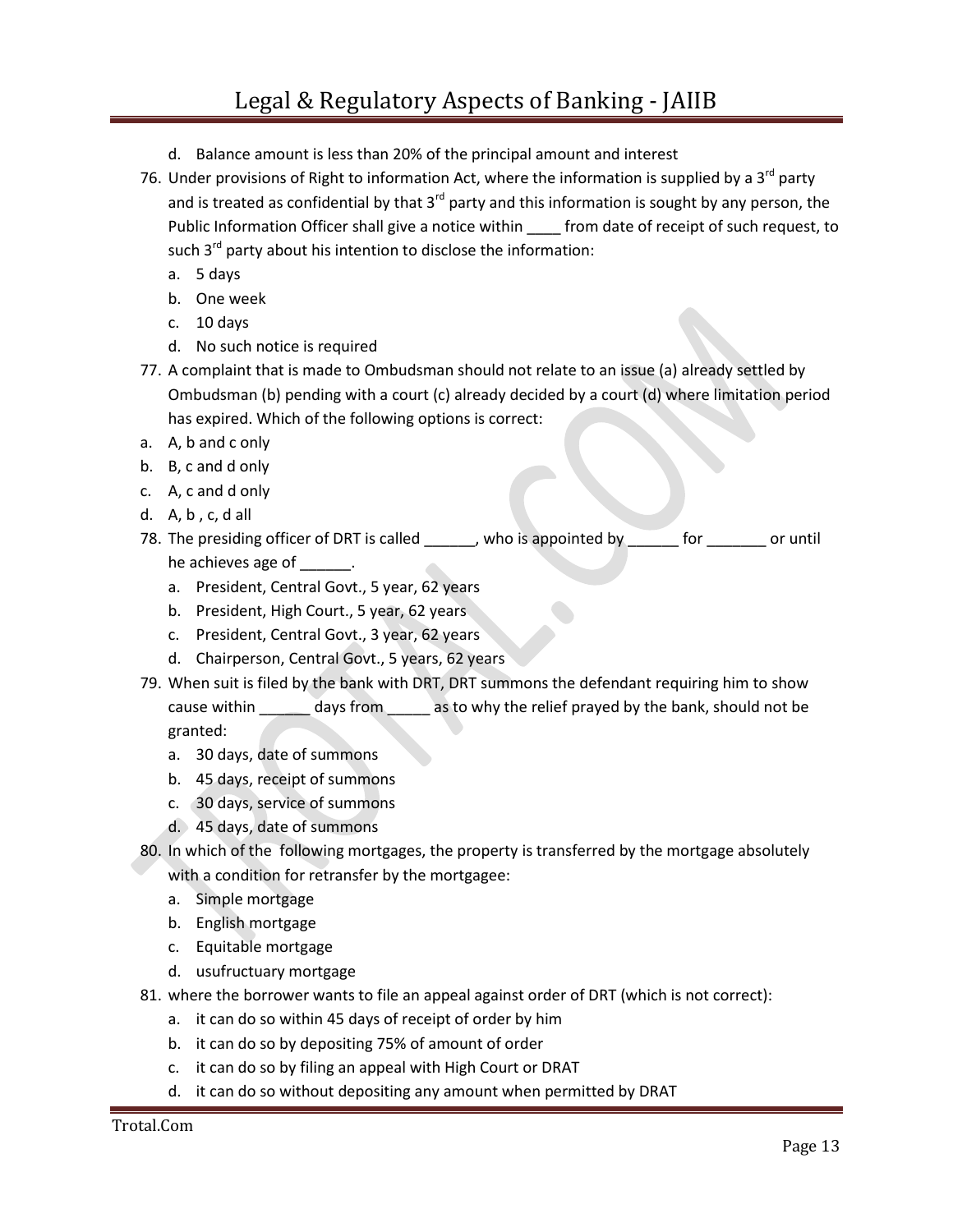- 82. Which among the following is a correct statement:
	- a. DRT jurisdiction for different banks is with reference to the location of HO of the respective bank
	- b. Appeal against DRT order can made either to DRAT or to high Court
	- c. Where a suit has been filed by one bank in DRT, other bank having interest in the case, can join.
	- d. DRT is not a civil court due to which it cannot pass interim orders like attachment or injunction
- 83. Bank B has received a notice from Recovery Officer of DRT attaching the balance lying in current account of XYZ Pvt ltd.
	- a. The bank will ignore the notice as such authority is not vested with Recovery Officer of DRT
	- b. The bank will inform the Recovery Officer that his order cannot be complied with as he has no such authority
	- c. The bank will follow the order as Recovery Officer can issue such order similar to the one given u/s 226 of Income Tax Act.
	- d. The bank will follow the order, because the recovery of due amount of some other bank is involved.
- 84. When a bank is to send a certified copy of bank records to a court, the bank is to give a certificate that should contain (which is not correct):
	- a. The entry is true copy
	- b. Entry is contained in bank books
	- c. Entry was made in ordinary course of business
	- d. Such record is not in the custody of the bank
- 85. The lease for an agricultural and manufacturing purposes is deemed to be a lease from year to year and it can be terminated by giving notice:
	- a. 2 months
	- b. 3 months
	- c. 6 months
	- d. 12 months
- 86. Which of the functions of public and private key match:
	- a. Private key verifies the digital signatures and public key creates the digital signature
	- b. Public key verifies the digital signatures and private key creates the digital signature
	- c. Private key and public key are used to verify the digital signatures
	- d. Private key and public key are used to create the digital signatures
- 87. Distt. Forus is headed by a person who be or has been qualified to be a sum dudge. The other
	- \_\_\_\_ members of not less than \_\_\_\_\_ years.
	- a. Distt, 3,35 years
	- b. Distt, 3,27 years
	- c. Distt, 2,35 years
	- d. High Court, 3,35 years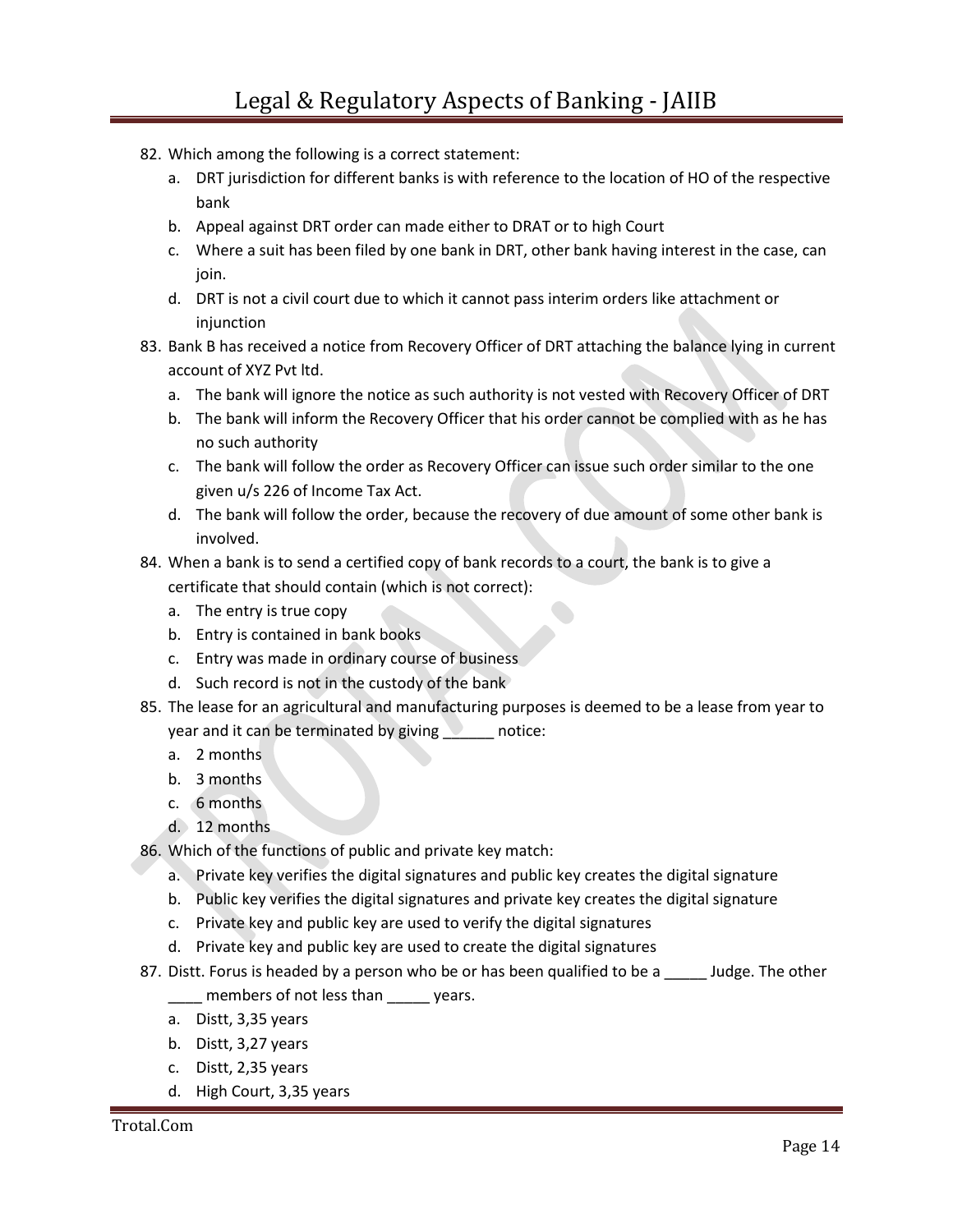## Legal & Regulatory Aspects of Banking - JAIIB

- 88. An agreement that cannot be enforceable by law is called:
	- a. Quasi-agreement
	- b. Void agreement
	- c. Voidable agreement
	- d. Immoral agreement
- 89. A contract is valid only when there is valid consideration but in case of contract of guarantee, no consideration passes between the bank and the guarantee. The contract is still valid because:
	- a. Guarantor has signed the contract with his free will
	- b. Guarantor is a major person and contract with a major person is valid
	- c. Any thing done for the benefit of the borrower is a sufficient consideration for the guarantor
	- d. Guarantor's liability is secondary (as borrower is primarily liable), hence no consideration is required.
- 90. Which of the following is true in the following cases:
	- a. Bailor is the person who receives the goods as a security for the loan
	- b. When documents are delivered by a customer for safe custody to the bank and bank takes due care but there is loss to documents, bank is liable to the customer
	- c. If the bailor has knowledge about the defect in the goods due to which bailee suffers loss, the bailor is liable
	- d. Bailee can use the goods as he likes and is not liable for damages for such use
- 91. In the execution of mortgage decree, the decree holder can bring the mortgaged properties to sale:
	- a. Without first seeking an order of attachment of court
	- b. After seeking an order of attachment of court
	- c. After obtaining an order the court
	- d. None of the above
- 92. As a part of corporate governance, the concept of 'fit and proper' relates to which of the following aspects:
	- a. Appointment of directors of banks
	- b. Management of banks
	- c. To Management of banks
	- d. Staff of banks
- 93. Under Sale of Goods Act, the term 'caveat emptor' stands for:
	- a. It is a instruction to the buyer to buy only if likes
	- b. It is a condition binding the buyer and seller to agree to certain conditions of the sale
	- c. It is a warning for the sale buyer to be cautious while buying
	- d. It is a right of the seller, whether to sell the goods or not
- 94. X sold certain goods to Y for which he is yet to be paid. As long as the payment is not made by Y,X has (a) lien on the goods for the price of the goods the possession of which is with X (b) if Y becomes insolvent, to stop the goods in transit if X has parted with the possession (c) right of resale if goods are in possession of X. which of these is correct: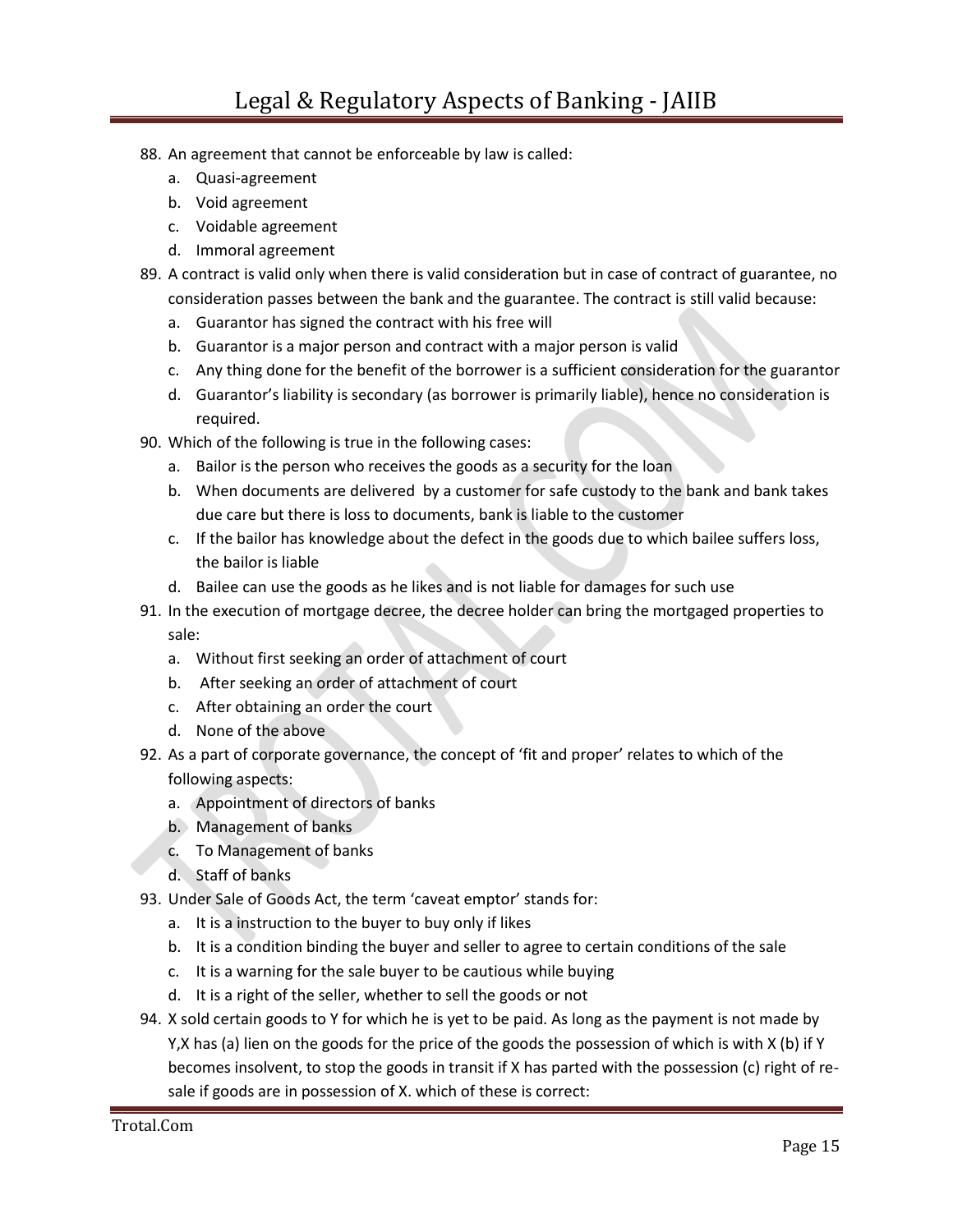- a. A and b only
- b. B and c only
- c. A and c only
- d. A to c all
- 95. A partnership is a contract with following features (which one is not correct):
	- a. Contract can be oral contract also
	- b. Contract is to carry any type of business, lawful or otherwise
	- c. Business is to be carries to make profits and share profits
	- d. Mutual relationship between partners is of agency
- 96. X, the natural guardian of M, the minor, wants to mortgage the property in the name of M to secure a loan for the benefit of the minor:
	- a. The property in the name of M cannot be mortgaged
	- b. The property in the name of M can be mortgaged if the loan is for benefit of the minor
	- c. The property in the name of M can be mortgaged if the loan is for benefit of the minor with permission of court only
	- d. The property in the name of M can be mortgaged if the loan is for benefit of the minor with permission of Registrar of Assurances
- 97. The provisions in respect of enhancing the borrowing powers of the Board of a public limited company or subsidiary of a public limited company, by the shareholders, are given in section… of the Companies Act 2013:
	- a. 125
	- b. 163
	- c. 180
	- d. 194
- 98. As per SEBI guidelines, the minimum % age of independent directors out of total, should be

 $\sqrt{a}$  of a company:

- a. 25%, public company
- b. 50%, public company
- c. 50%, listed company
- d. 25%, listed company
- 99. Your branch is approached by a public limited company to open a current account in their name. For the purpose of opening the account, they submit the Memorandum and Articles of Association and other papers along with a resolution passed by the Board of the company in a duly held meeting. It is observed from the Articles of Association that the Board of the company should have five directors for the purpose of business decisions, but the resolution has been passed by 4 directors, as the  $5<sup>th</sup>$  one is away to UK in connection with a business trip:
	- a. Since minimum no. is 3 directors for a public limited company, the account can be opened
	- b. Since majority of the directors were present at the meeting, the account should be opened
	- c. Bank can obtain another resolution and in the meantime open the account to increase its business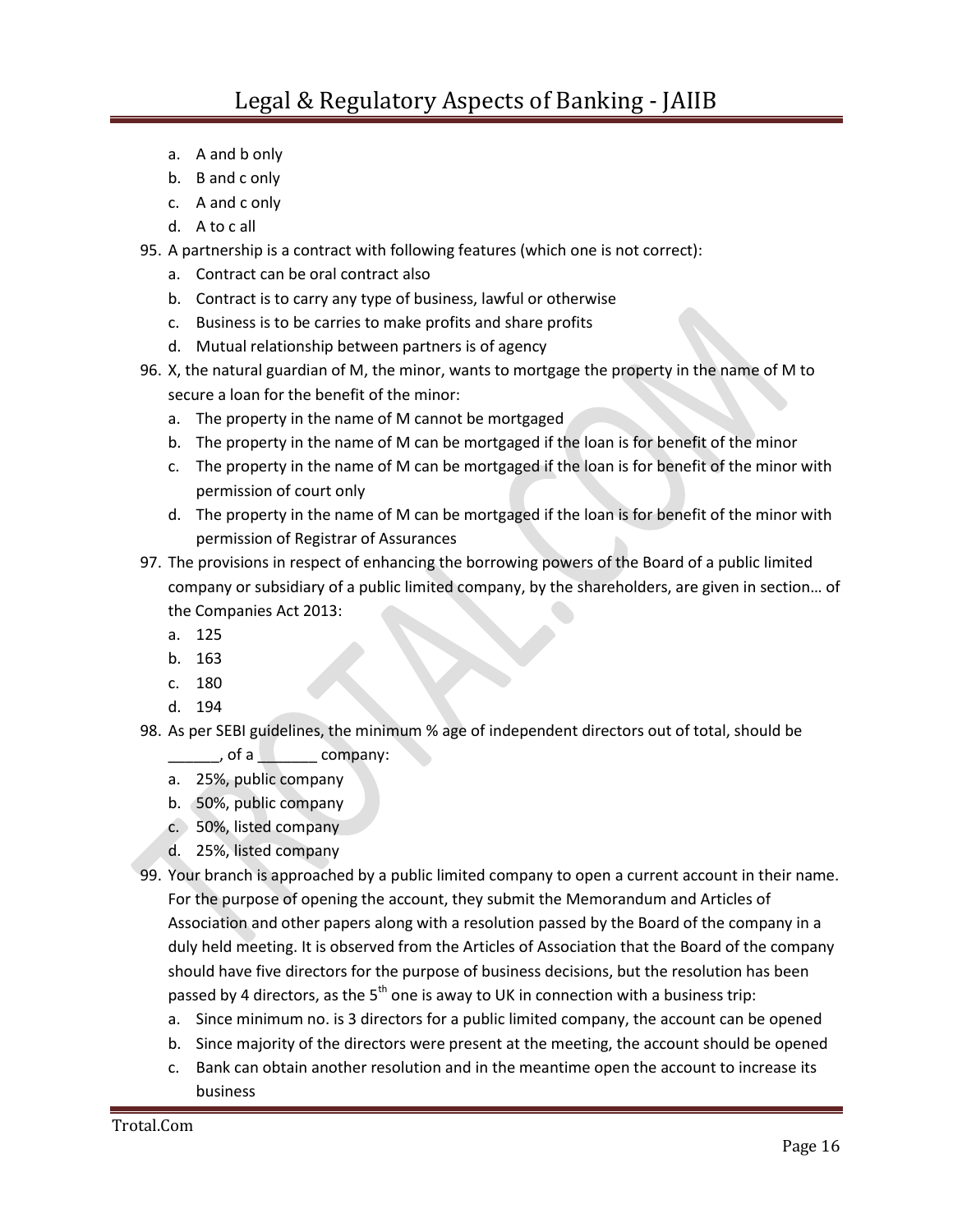d. The resolution in its present from is not a proper resolution due to which account cannot be opened

100. Every public limited company must have a managing director or whole time director,

where paid up share capital is:

- a. Above Rs.2 cr
- b. Rs.2 cr and above
- c. Rs.5 cr and above
- d. Rs.10 cr and above

Answer:-

- 1. D 2. C
- 3. B
- 4. D
- 5. A
- 6. B
- 7. D
- 8. B
- 9. A 10. B
- 11. C
- 12. A
- 13. A
- 14. C
- 15. A
- 16. A
- 17. B
- 18. B
- 19. D
- 20. C
- 21. D
- 22. C
- 23. C
- 24. A
- 25. C
- 26. B
- 27. B
- 28. C
- 29. A
- 30. B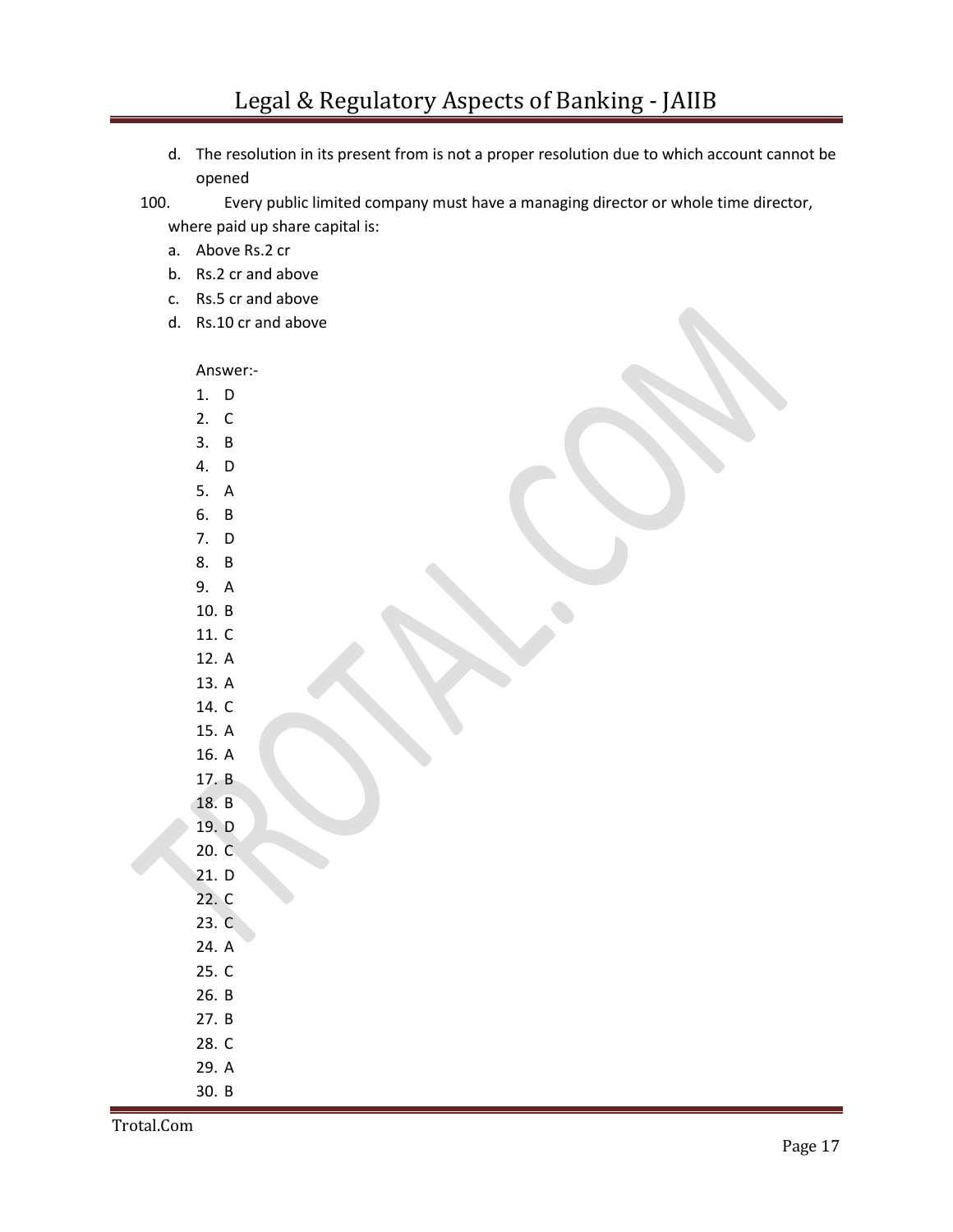| 31. A |  |
|-------|--|
| 32. A |  |
| 33. B |  |
| 34. B |  |
| 35. C |  |
| 36. B |  |
| 37. C |  |
| 38. D |  |
| 39. C |  |
| 40. D |  |
| 41. B |  |
| 42. A |  |
| 43. C |  |
| 44. A |  |
| 45. B |  |
| 46. A |  |
| 47. D |  |
| 48. C |  |
| 49. C |  |
| 50. D |  |
| 51. B |  |
| 52. D |  |
| 53. D |  |
| 54. D |  |
| 55. C |  |
| 56. D |  |
| 57. D |  |
| 58. D |  |
| 59. B |  |
| 60. C |  |
| 61. D |  |
| 62. C |  |
| 63. B |  |
| 64. D |  |
| 65. C |  |
| 66. C |  |
| 67. D |  |
| 68. A |  |
| 69. B |  |
| 70. A |  |

Trotal.Com